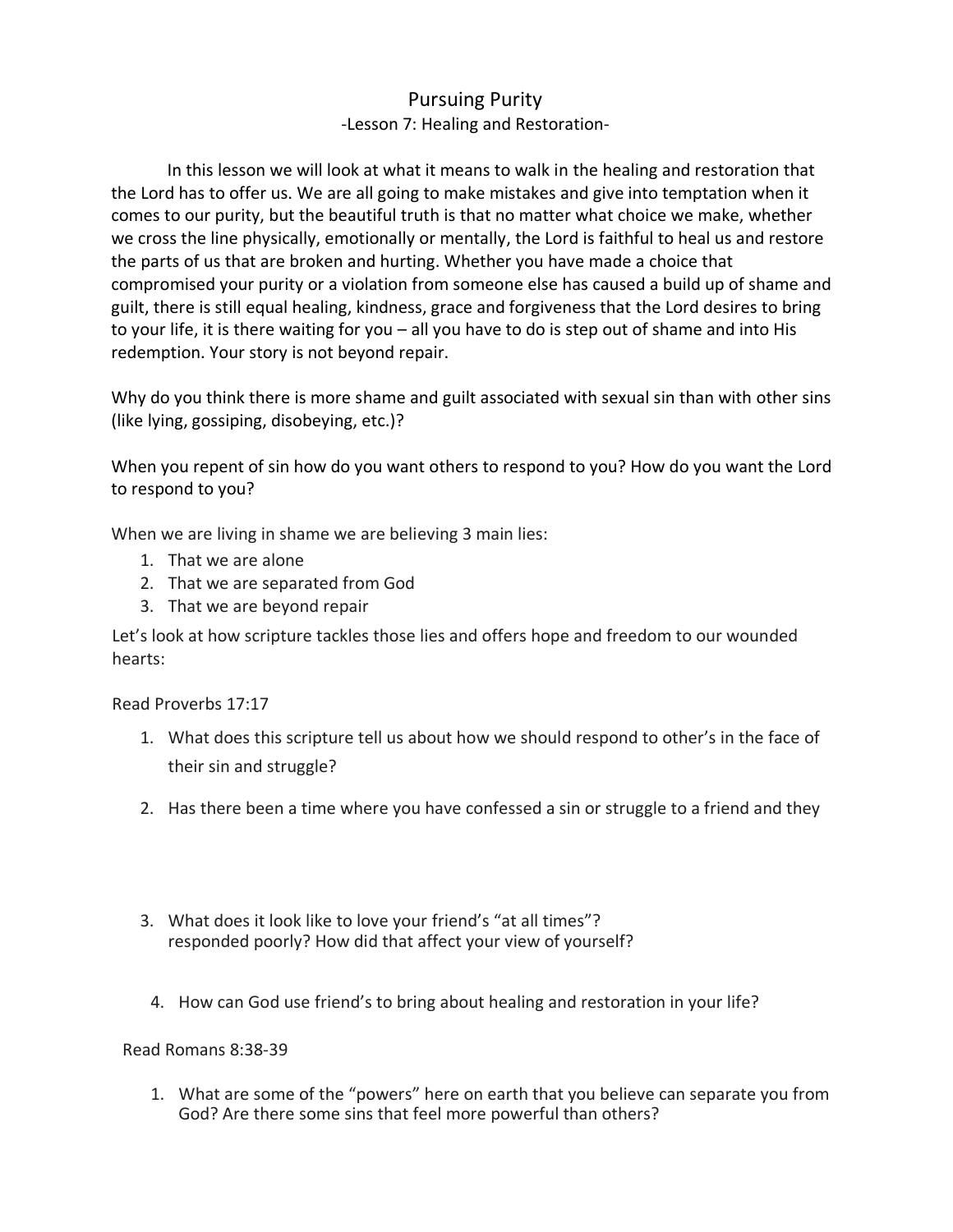- 2. What keeps you from believing that nothing can separate you from God's love? Is there a sin in your life that you are letting stand between you and the Lord?
	- a. LEADER TIP: leave space here for confession. Especially with the older groups, give your students time to walk through the weight of guilt and shame they are feeling.

Read 2 Corinthians 5:17

- 1. What does it mean to be a new creation in Christ?
- 2. Do you believe that Jesus' death and resurrection has actually cleansed and freed you from the shame and guilt that you carry? Why or why not?
- 3. What would be different if you believed you were a "new creation"?
- 4. We are usually willing to share 98% of our lives, but we withhold 2% that we think is too messy or dirty or ugly to share with others. Challenge your group to share their 2%, what is the hidden shame that they are too afraid to speak.
- 5. Being a new creation doesn't just mean that you are sprayed down with a hose when you sin, it means that Christ has literally made you new and continues to make you new. Your identity is no longer sinner, but saint. Spend some time as a group speaking truth and identity over one another – for instance "you may feel dirty from the sexual sin you've encountered, but in Christ you are fully cleansed and seen are pure".
	- a. LEADER TIP: this may be hard for some groups so an alternate idea would be for the leaders to have students sit with their eyes closed as you read promises of the Lord and their identity over them (see the attached sheet of scriptures). You can also print off this resource and have your students look through it and identify the promises that are

difficult to believe (ex. In Christ you are forgiven fully) then spend time in prayer asking that the Lord would bring those promises to life in their hearts.